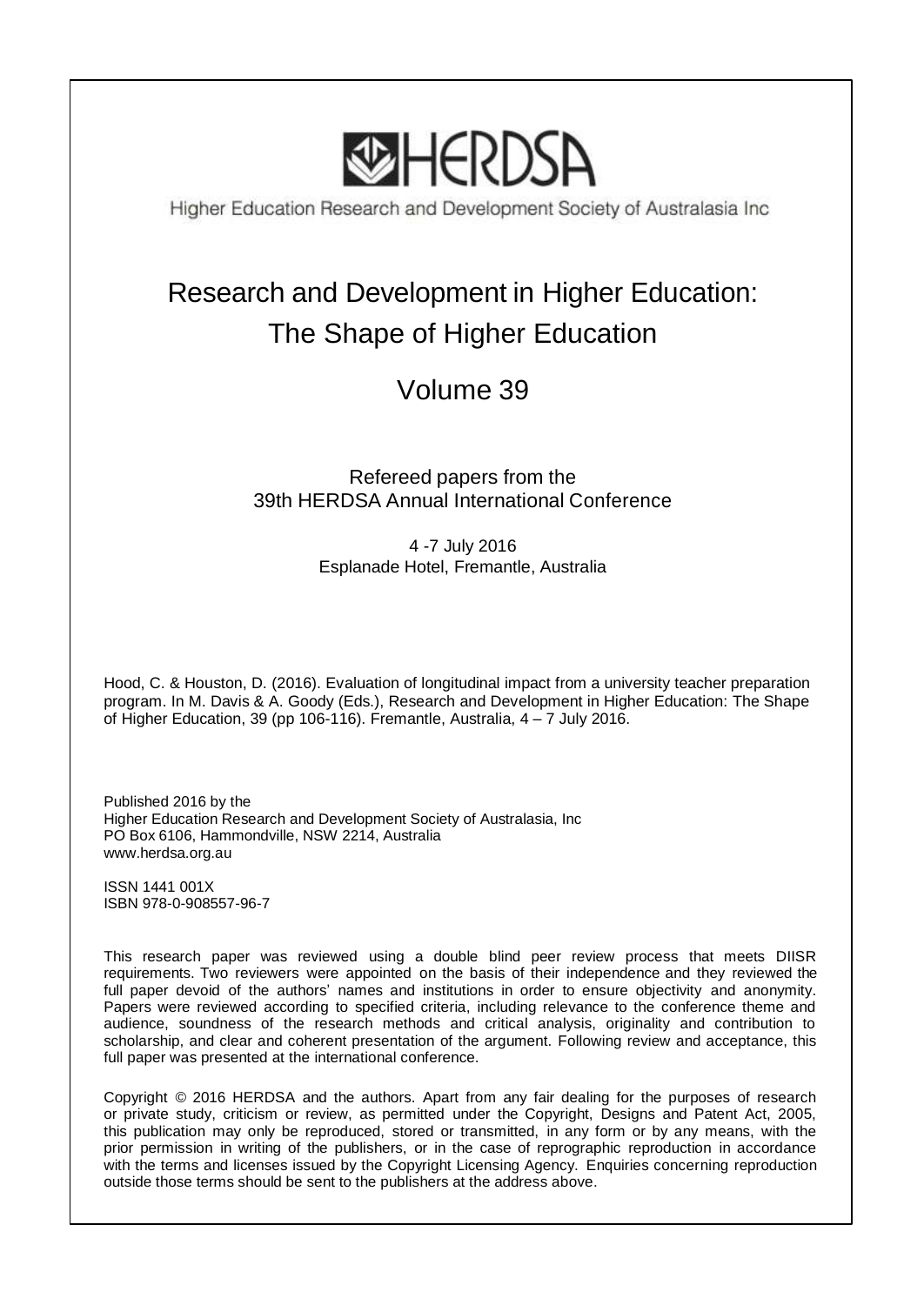### **Evaluation of longitudinal impact from a university teacher preparation program**

#### **Cassandra Hood**

Flinders University, Adelaide, Australia cassandra.hood@flinders.edu.au

#### **Don Houston**

Flinders University, Adelaide, Australia donald.houston@flinders.edu.au

The impact of professional training for teaching academics on teaching and student learning has been much debated, with researchers noting the dearth of rigorous, longitudinal studies evaluating effectiveness. This study explored perceptions of participants in a mandatory university teacher preparation program to determine whether they demonstrate learning transfer beyond the program. Both quantitative and qualitative data were obtained from academics who had participated in the program over a four-year period. This paper presents a longitudinal perspective on selected survey data. The majority of respondents had a more positive attitude to teaching practice and taught differently as a result of participation. One very clear pattern was that respondents more than two years removed from the program gave a more positive perception of its impact. We surmise this is due to additional time to reflect upon their learning and the time, capacity and opportunity to have translated knowledge into practice. The results indicate that participation influences academics' knowledge, attitudes and broader capacity to teach in a rapidly changing higher education environment well beyond the duration of the program with consequent benefits to student learning. Longitudinal evaluation of program effects provides valuable data to validate current practice and to incorporate into ongoing reflective learning vital to support adaptability and change in Academic Developers' future practice.

**Keywords:** reflective practice, capacity building, professional learning

#### **Background**

Quality teaching is widely identified as one aspect of the university educational experience positively impacting on student outcomes. However, globally, most academics teaching in higher education, while usually required to have a formal research qualification (a PhD), are not required to hold any form of teaching qualification. Nevertheless, professional training for teachers in higher education is common (Gibbs & Coffey, 2004; Parsons, Hill, Holland, & Willis, 2012; Rust, 2000).

University teacher preparation programs (UTPPs) are widely offered as a key means for improving teaching quality (Prebble et al., 2004) . However, the question of their effectiveness has been frequently posed (Bamber & Anderson, 2011; Prebble et al., 2004; Rust, 2000; Stein & Walker, 2010) and as yet not definitively answered.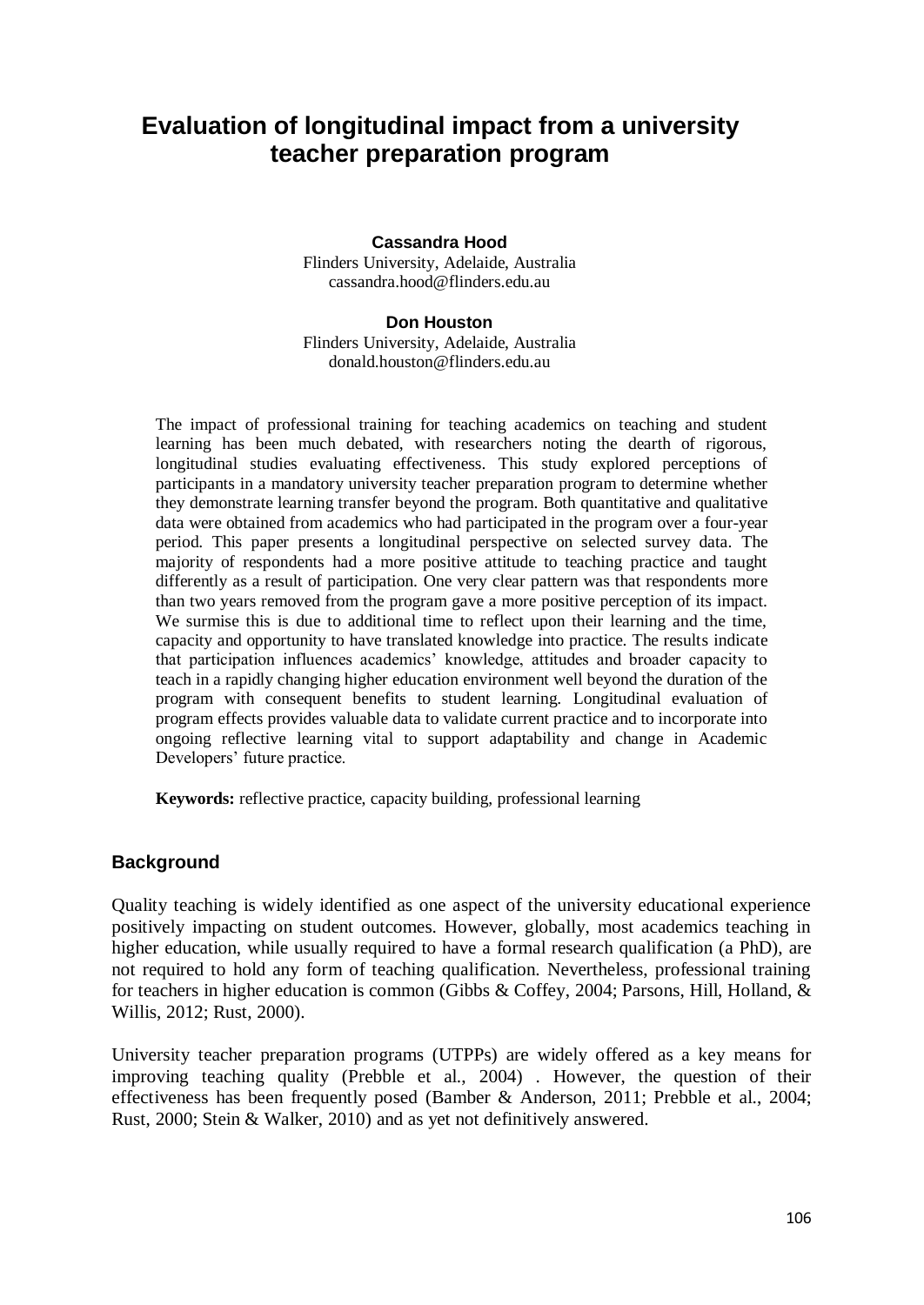UTPPs differ in duration, focus, content, delivery, and underlying theoretical orientations. They generally aim to actively involve academics in a relevant way in their learning around educational theory and practice (Prebble et al., 2004). Some also provide academics with the opportunity and scope for critical reflection of their own teaching practice and allow familiarisation with the tenets of higher education and the scholarship of teaching (McLoughlin, 2002; Snell et al., 2000). Previous evidence suggests that some may not change teacher behaviour and their impact is limited to disseminating information about university policy and practice (Prebble et al., 2004). Nevertheless, Prosser and colleagues (2006) indicate some positive impacts from programs on teaching and on student learning including participants having a greater student focus. Stein (2010) also notes that these courses can affirm knowledge and extend articulation about teaching rationales but do not necessarily translate theory into practical knowledge.

However, carefully designed evaluations of the impact of academic development, including UTPPs, specifically focussing on teacher behaviour and student learning have not been commonplace (Chalmers & Gardiner, 2015; Luzeckyj & Badger, 2008; Parsons et al., 2012). Gaff (1975) noted the lack of evaluation of academic development programs as early as 1975 and in 1999, Gilbert and Gibbs further noted a dearth of published studies employing rigorous methodologies evaluating impact of initial training for university teaching. These observations have been repeated by others (Chalmers & Gardiner, 2015; Hicks, Smigiel, Wilson, & Luzeckyj, 2010; Kreber & Brook, 2001; Parsons et al., 2012; Prebble et al., 2004; Prosser et al., 2006). It is hard to assess the impact on teaching behaviour from a short course, let alone then extrapolate this to impacts on student learning (Parsons et al., 2012; Quinn, 2012). As Prebble et al. (2004) observe, the connection between academic development and improvement in student learning is multi-staged and affected by multiple intervening factors. The evidence of impact remains fragmentary, although positive, with much of the argument and support for continued investment in academic development based on faith and theory or assertion rather than data.

This evaluation was undertaken for primarily pragmatic reasons: to provide evidence to the university's senior management of the program's benefits to participants and to the university more generally. A secondary purpose was to contribute to the academic conversation and body of evidence about the efficacy of such programs.

The university where the evaluation was undertaken is a medium-sized university serving approximately 20,000 students, with about 1,100 academic staff in southern Australia. Its UTPP is mandatory for new academic staff as part of its Enterprise Agreement (Flinders University, 2010). Previous regular program evaluations have been primarily processfocused. Little attention has been given to the impacts on teacher behaviour. Rather, the focus has been specifically on developing a culture of ongoing reflection and academic development within higher education and on the development of a teaching philosophy to enable participants to begin to frame or further develop their teaching activities within educational theory. The program aims, structure and content, outlined in the following section, are built on the intention to promote university-wide reflective practice in teaching.

#### **Program aims, structure and pedagogy**

The Flinders Foundations of University Teaching (FFOUT) program aims to familiarise participants with current theories and research in higher education and how these may be applied in their own practice. It provides a forum within which participants are encouraged to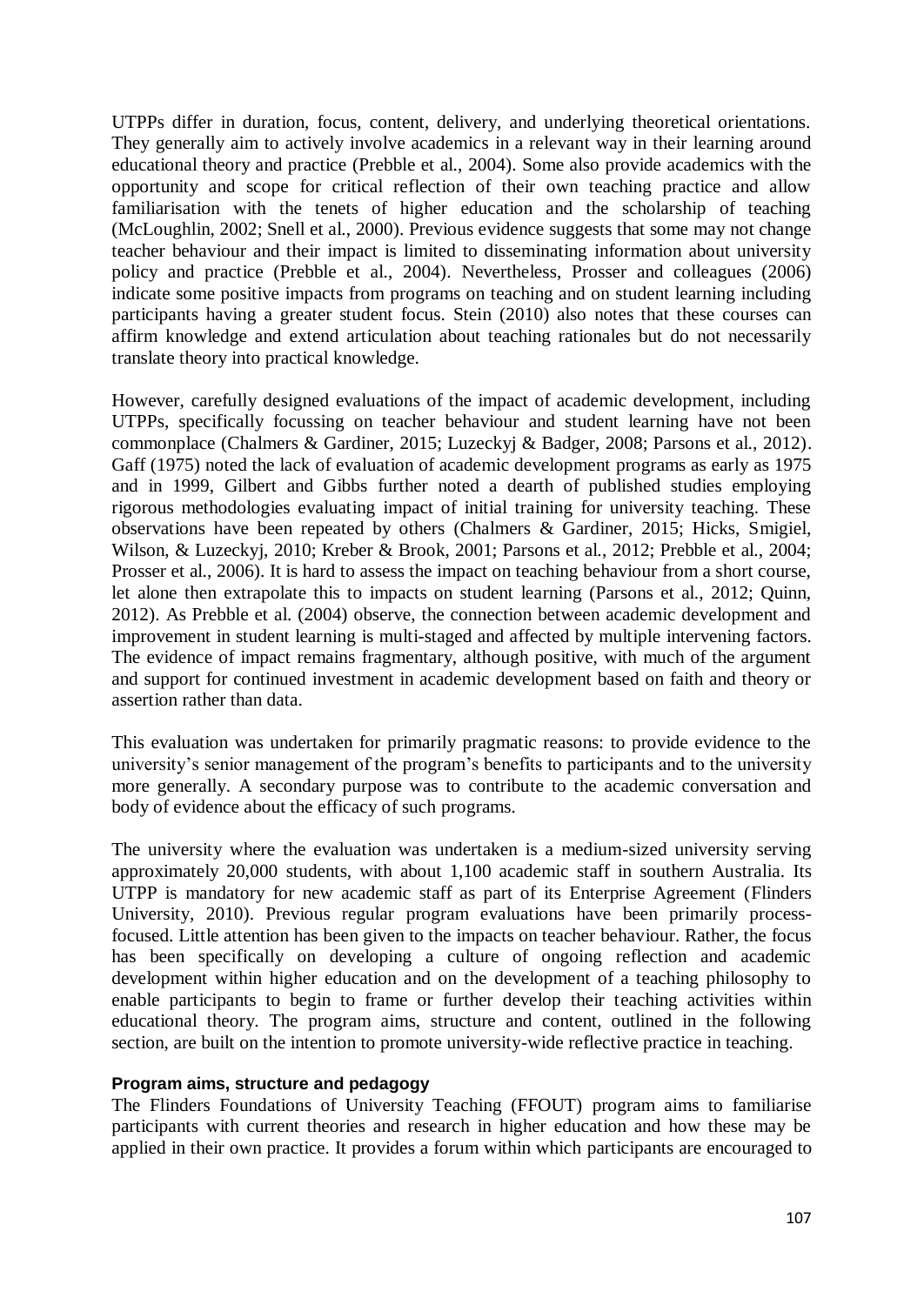critically reflect upon their teaching and to develop their own teaching philosophy as well as fostering support networks and providing access to teaching resources.

This program has a nominal six month duration; the initial two months dedicated to workshops (a three-day intensive followed by two half-day workshops) and the remaining to completion of a portfolio; It is designed to incorporate face-to-face intensives with activities intended to promote participants' own reflective and independent learning consistent with the constructivist theories of Piaget (1926), Vygotsky (1978) and Brown and Campione (1990). Our approach is also informed by Carnell (2007) who argues teaching as knowledge construction results in more focus on student learning rather than information transmission.

Intensives are designed to prepare staff for all modes of teaching; to introduce the workings of the university; explore theories and perspectives of learning and teaching including elearning and use of educational technologies; curriculum design; evaluation of teaching; and transition issues. Space is also given for participants to explore teaching issues with their peers. The focus is on learning through dialogue and knowledge and solutions are coconstructed with program facilitators and peers. Participants also undertake and present a small action learning project demonstrating skills and/or knowledge developed through program participation.

Program completion requires attendance at all face-to-face components, participation in a reciprocal peer review of teaching and development of a personal learning portfolio (PLP) intended to prompt reflection on, development, and articulation of their philosophy and practice of teaching and the learning gained through program participation. The PLP showcases each participant's reflections on the program and on their evaluations of teaching, whilst also serving as evidence of ongoing professional development.

#### **Program evaluations**

As noted, previous program evaluations did not explore post-participation impact on practice. As longitudinal data on the impacts of UTPPs had been identified as a significant evidence gap in the literature, we chose to look back approximately four years to cover the period January 2011 to September 2014; a period encompassing the current stable program structure and requirements. This afforded the opportunity to determine longer-term impacts; specifically whether participant learnings were demonstrated beyond the program duration in terms of knowledge, teaching practice or attitude to teaching.

#### **Research approach**

A mixed methods approach was designed to include both quantitative (via an online survey) and qualitative (via semi-structured interviews) data and to capture as large a pool of potential respondents as possible. This paper focuses on selected survey data.

Academic staff at the university who had participated in the program since January 2011 were invited to contribute. The pool of potential respondents was defined partly on the basis of convenience (i.e. excluding participants who had departed the university and were harder to contact). The potential participant pool comprised 199 people.

Participants were initially approached by email to ascertain interest in participating in an interview about their program experiences. Twenty-four academics across all faculties agreed to be interviewed. [Interview data is not reported here.] After identifying interview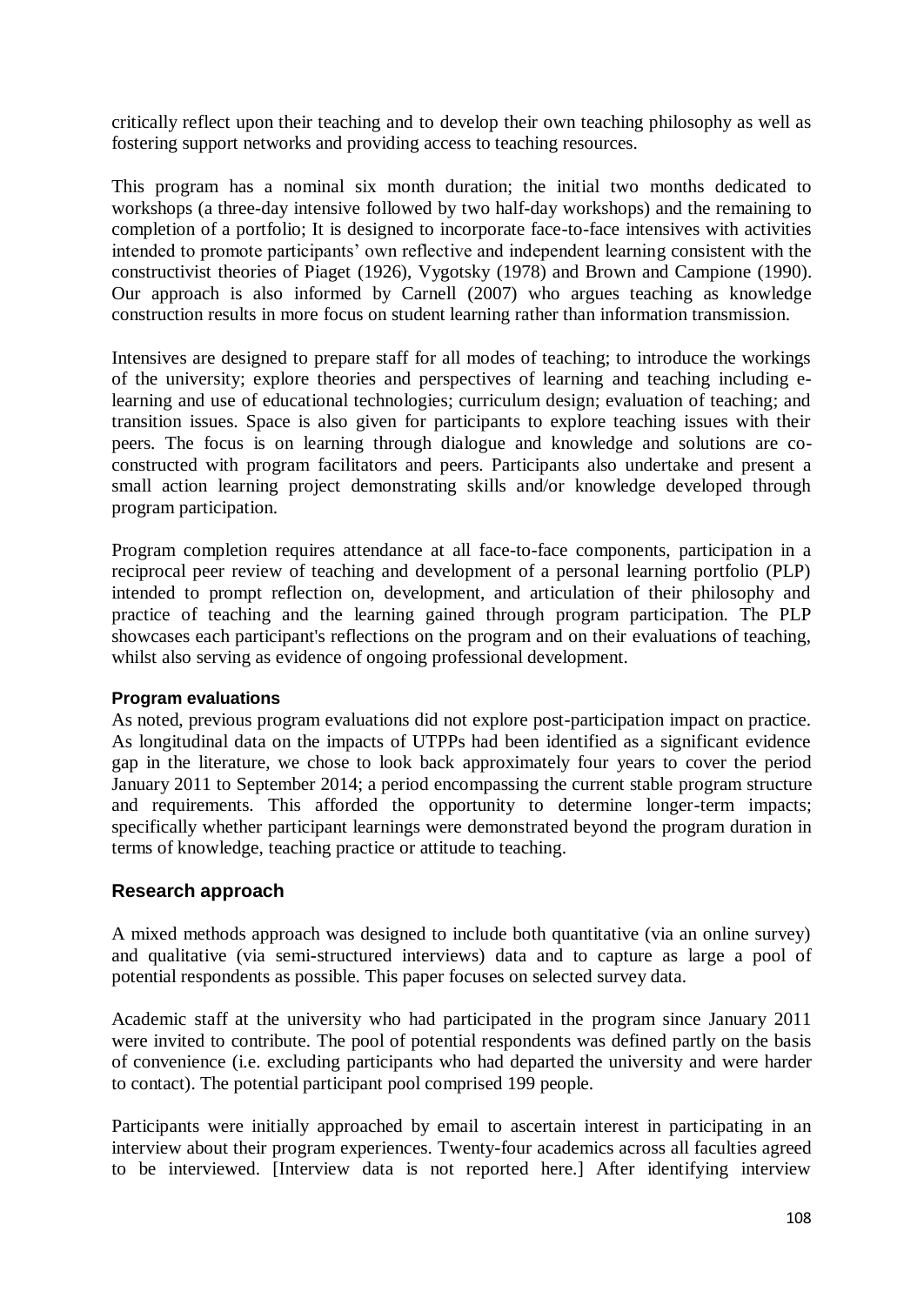participants, the remaining pool were emailed again inviting them to complete an anonymous survey. Participants indicated their willingness to be involved by clicking on the survey link in the email and completing the survey.

As no existing validated survey for UTPP evaluation could be sourced suitable for our study aims, a new one was developed. The survey comprised 19 questions with closed category responses. The first three questions collected data on respondents' participation: program date, attendance and completion status. Subsequent questions used a 3-point response and prompted respondents to expand on or clarify their answers.

The survey questions were grouped according to:

- changes to teaching practice and attitude;
- confidence in teaching practice;
- program benefits; and
- further study (not reported here).

The survey was administered online through SurveyMonkey with staff able to complete it with their device and in their location of choice. Forty-two usable responses were received (response rate 25.8%).

We used a thematic analysis approach (Miles & Huberman, 1994) to explore survey and interview data from respondents, taking a longitudinal filter to data analysis. Common themes were identified, grouped and used to further inform quantitative data. This paper explores results impacting on changes to individual participants only.

#### **Results**

Respondents' last participation in the FFOUT program was spread across the chosen period. Twelve (29%) had participated in the previous 12 months; 18 (43%) 1-2 years ago; while 12 (29%) had participated more than two years ago. Thirty-four (81%) had attended all required workshop days: 8 (19%) had not – some were still in progress; others had partial exemption from attendance requirements. Thirty-one (74%) had completed all program requirements.

The responses to closed category questions are presented in tables, according to survey question groupings, with the number and the percentage of valid responses calculated for all respondents and for each sub-group based on time period since participation. Where respondents indicated that a question was not applicable, the open comments were examined to identify their reason for the response. Most closed-response questions were prefaced by the phrase 'Since participating in FFOUT…' to help respondents maintain their focus on the potential subsequent impact of their participation on themselves individually.

#### **FFOUT and the individual – changes to teaching practice**

Substantial percentages of respondents had changed some aspect of their practice. These figures rose where participation was more than 2 years previously (see Table 1).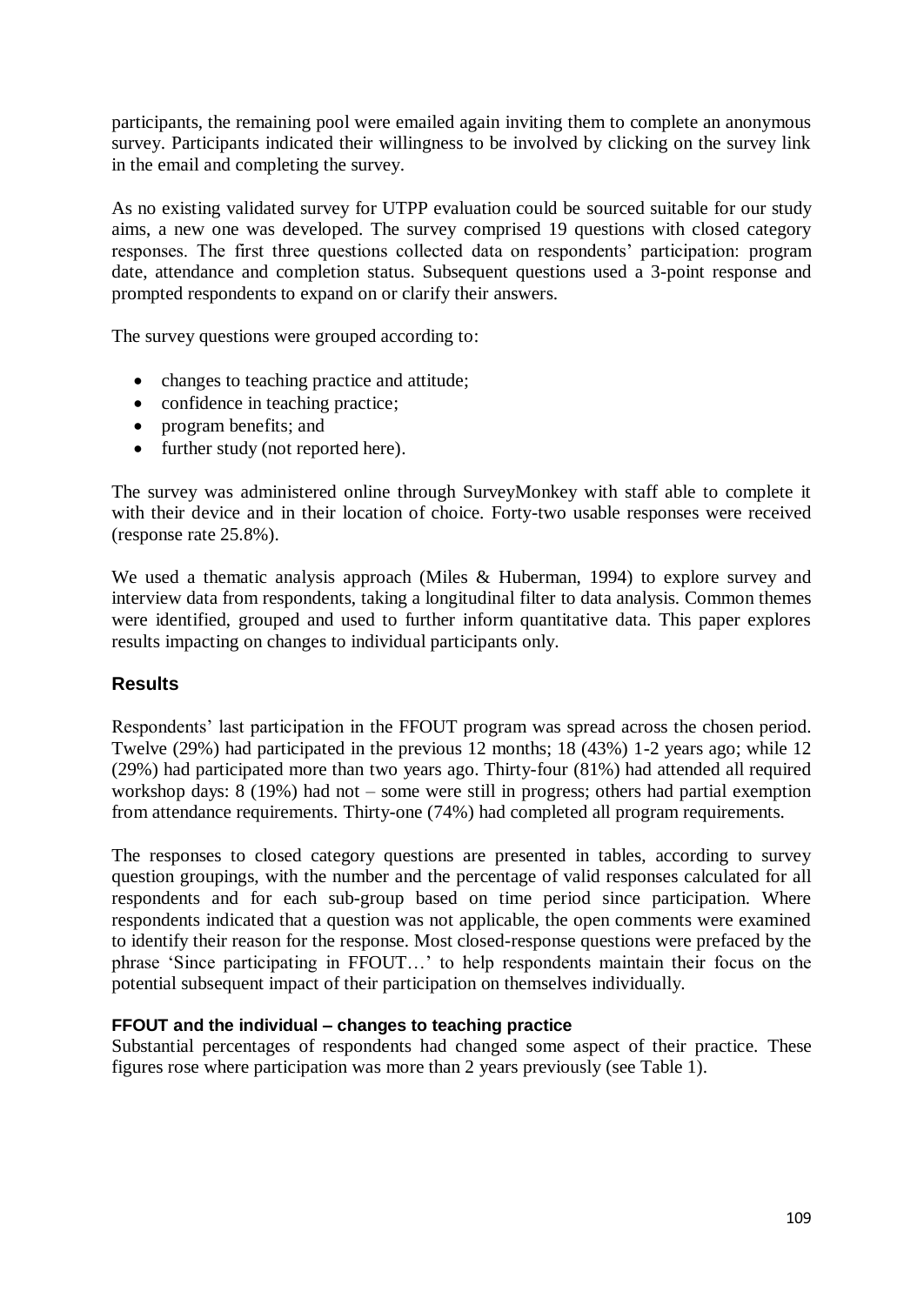| Change in attitude to teaching practice | <b>Yes</b> | No.       | <b>Maybe</b>   |
|-----------------------------------------|------------|-----------|----------------|
| All respondents                         | 24 (57%)   | 11(26%)   | 7(17%)         |
| $>$ 2 years                             | 10 (83%)   | 2(17%)    | $\blacksquare$ |
| 1-2 years                               | $9(50\%)$  | 4(22%)    | 5 (38%)        |
| $<$ 1 year                              | 5(43%)     | 5(43%)    | 2(14%)         |
| Change in teaching practice             |            |           |                |
| All respondents                         | 26 (62%)   | 9(22%)    | 5(12%)         |
| $>$ 2 years                             | 10 (83%)   | 2(17%)    |                |
| 1-2 years                               | 10(55%)    | 4(22%)    | 4(22%)         |
| $<$ 1 year                              | 6(55%)     | 3(27%)    | 2(18%)         |
| Change in assessment practice           |            |           |                |
| All respondents                         | 16 (38%)   | 11(28%)   | 12 (28%)       |
| $>$ 2 years                             | 7(58%)     | $3(25\%)$ | 2(17%)         |
| 1-2 years                               | 8 (47%)    | 4(24%)    | 5(29%)         |
| $<$ 1 year                              | $1(10\%)$  | $4(40\%)$ | 5(50%)         |
| <b>Change to course design</b>          |            |           |                |
| All respondents                         | 19 (38%)   | 12 (28%)  | 7(18%)         |
| $>$ 2 years                             | 7(58%)     | 3(25%)    | 2(17%)         |
| 1-2 years                               | 9(52%)     | 4(24%)    | 4(24%)         |
| $<$ 1 year                              | 3(33%)     | 5(55%)    | 1(11%)         |
| Change to students' learning            |            |           |                |
| All respondents                         | 10 (27%)   | 14 (38%)  | 13 (35%)       |
| $>$ 2 years                             | 3(25%)     | 4 (33%)   | 5(42%)         |
| 1-2 years                               | 6(35%)     | 5(29%)    | 6(35%)         |
| $<$ 1 year                              | 1(11%)     | 5(55%)    | 3(33%)         |

#### **Table 1: Changes to teaching practice**

#### *Change in attitude to teaching practice*

Fifty-seven percent of respondents reported a different attitude to teaching since participating in FFOUT rising to 83% where participation was more than 2 years previously. Several phrases recurred through the comments indicating that staff were: "more confident" (4 responses), "thinking" more critically about teaching and learning (6), "more aware" / "more conscious" (5) and "more structured" (2) in their approach to teaching.

Others commented that the program had opened their eyes to particular issues and opportunities: they were exploring, being creative, activating and engaging students. This increased awareness about and responsiveness to students is a recurring theme in responses to later questions.

Of those who indicated no different attitude to teaching, several self-identified as already experienced and qualified teachers. Some of those were critical in their responses to questions as "there was not much new on offer" [R21]. By contrast another self-identified experienced teacher noted a significant benefit as the program "provided the 'head space' to engage with and critically think about my teaching practice and philosophy". Others who indicated that their attitude had not changed acknowledged that they nevertheless had gained new insights, strategies and/or knowledge.

#### *Change in teaching practice*

Sixty-two percent of respondents reported changes to their teaching. Again, this figure rose to 83% more than two years post-participation. When asked to provide examples of changes to their teaching since FFOUT, key terms from answers included teaching that is now more: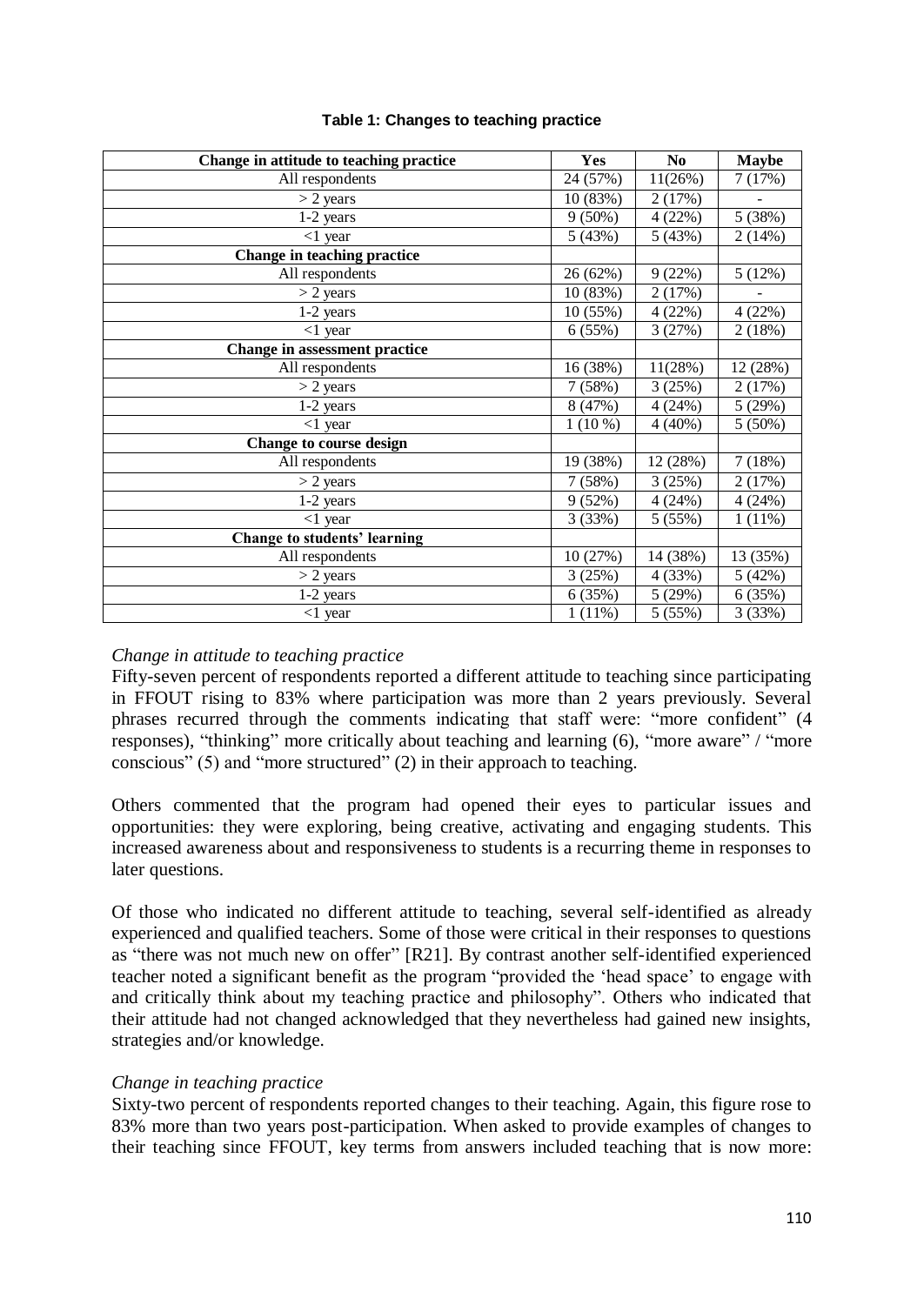interactive (11), engaging (5), inclusive of and responsive to their students (5), and structured (4).

For respondent 19 the program provided validation and "more confidence to teach in the way that I teach….". Similarly for respondent 28 "FFOUT hasn't changed the way I teach in a major way. This isn't a criticism …. It is a welcome reaffirmation of my methods and attitude."

The theme of validation and affirmation of practice recurs throughout the responses to many questions and clearly indicates a more critical, reflective approach to teaching.

#### *Change in assessment practice*

Thirty-eight percent of respondents reported a change to their assessment practice with the figure rising to 58% more than two years post-participation. When asked to describe those changes to assessment practices, respondents indicated that they have been experimenting with a larger variety of assessment tasks (7) particularly in-class and on-line quizzes (6) as student learning opportunities, and focussing on alignment assessment with learning outcomes (3).

One experienced respondent noted the program

didn't necessarily prompt this change, but it provided the time and the structure to formally engage in thinking about teaching, learning and assessment and to consolidate my understandings. [R24]

Two particular areas that attracted multiple responses were marking/grading (5) and feedback (3). The creation, specification and communication, particularly through the use of marking rubrics (4), of clearer criteria and standards for assessment tasks featured often and a few indicated now paying more attention to the quality of their student feedback.

#### *Change to course design*

Thirty-eight percent of respondents reported a change to their course design, again with the figure rising to 58% more than two years post-participation. Changes included reducing delivered content, more student focus, improving structure and linkages within and between topics; and changes to integrate assessment more closely with learning.

One respondent noted "the culture here … has a more creative focus, so [the] combination of FFOUT and culture have influenced what I do and how I teach". [R13]

#### *Change to students' learning*

More than a quarter of respondents (27%) noted changes to student learning and acknowledged this was difficult to gauge given other changes to their teaching context. While some noted they had not had time to make or evaluate changes, others identified student behaviour as more actively engaged and excited, informed with questions and discussions, prepared to share experiences, and that student outcomes were enhanced through improved learning due to better use of constructive alignment.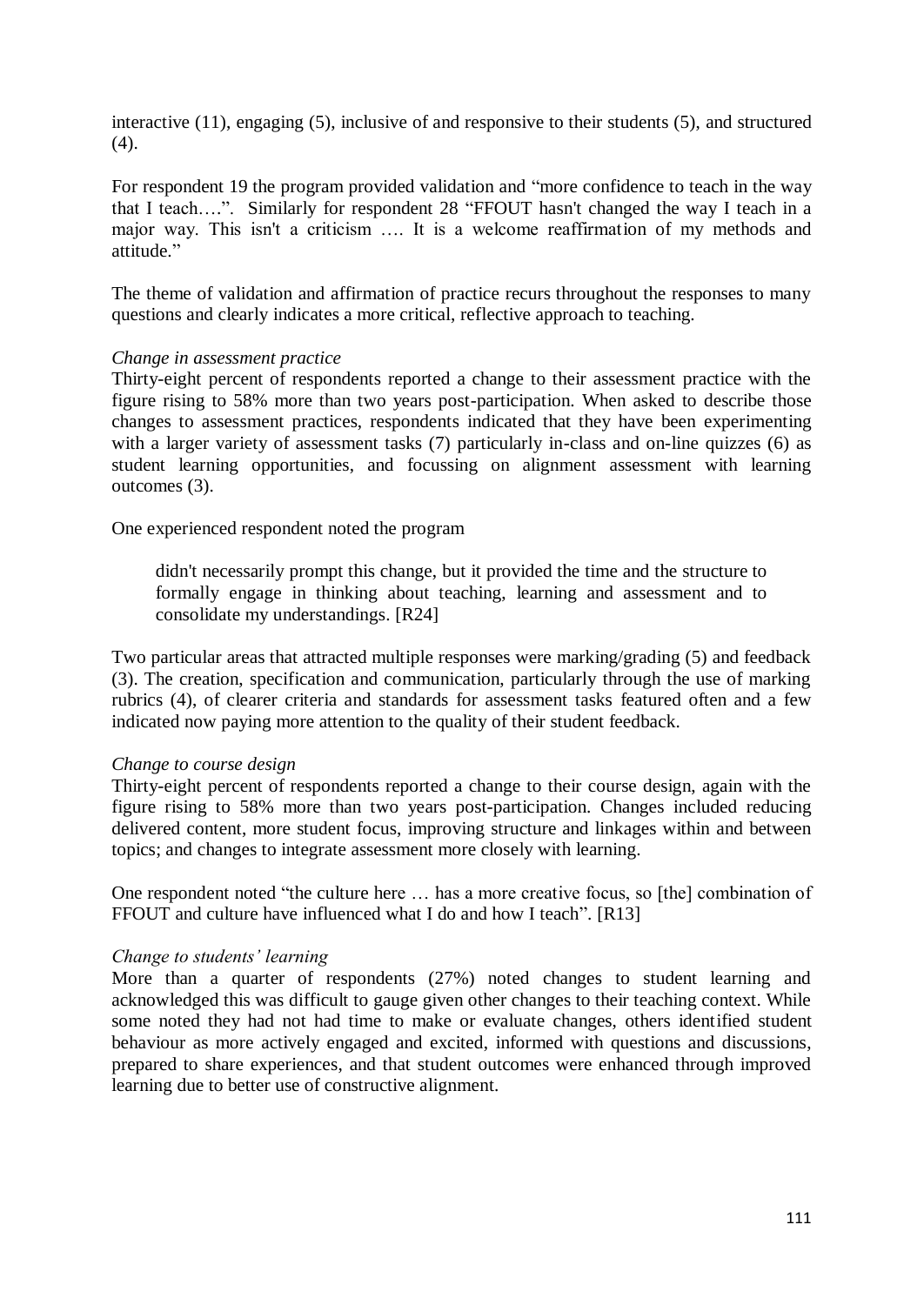#### **FFOUT and the individual – confidence in teaching practice**

Most respondents had increased confidence around various aspects of their teaching. The proportion was substantially higher more than 2 years post-participation and was particularly the case for supporting colleagues with their teaching (see Table 2).

| Increased confidence in educational language and terminology | Yes       | N <sub>0</sub> | <b>Maybe</b> |
|--------------------------------------------------------------|-----------|----------------|--------------|
| All respondents                                              | 21 (51%)  | 8(20%)         | 12 (29%)     |
| $> 2$ years                                                  | 8(66%)    | 2(17%)         | 2(17%)       |
| 1-2 years                                                    | 10(56%)   | 5(28%)         | 3(17%)       |
| $<$ 1 year                                                   | 3(27%)    | 1(9%)          | 7 (64%)      |
| Increased confidence in supporting colleagues with their     |           |                |              |
| teaching                                                     |           |                |              |
| All respondents                                              | 27 (69%)  | 6(15%)         | 6(15%)       |
| $>$ 2 years                                                  | 12 (100%) |                |              |
| 1-2 years                                                    | $9(50\%)$ | 4(22%)         | 5(28%)       |
| $<$ 1 year                                                   | 7(70%)    | 2(20%)         | $1(10\%)$    |
| Increased confidence in discussing teaching and learning     |           |                |              |
| All respondents                                              | 20 (51%)  | 7(18%)         | 12 (31%)     |
| $> 2$ years                                                  | 8 (73%)   | $1(9\%)$       | 2(18%)       |
| $1-2$ years                                                  | 8(47%)    | 4(24%)         | 5(29%)       |
| $<$ 1 year                                                   | 4(36%)    | 2(18%)         | 5(45%)       |

#### **Table 2: Confidence in teaching practice**

#### *Increased confidence in educational language and terminology*

More than half the respondents (51%) reported feeling more confident in this area, again with more identifying change with the passage of time (up to 66%). While a few experienced staff indicated little gain in this area, the benefit of a refresher was acknowledged.

Several respondents noted the combined benefit of the face-to-face sessions, on-line materials and particularly preparation of the PLP in coming to understand terminology.

… writing the portfolio. This encouraged me to engage with the literature more closely. This has improved my understanding of the language of education [R16]

Additional engagement with the educational literature and further study in the area were also noted as benefits.

#### *Increased confidence in supporting colleagues with their teaching*

More than two-thirds (69%) of respondents were more confident to support their colleagues with their teaching but interestingly, this rose to 100% of respondents who had participated more than two years previously. Several respondents who are subject coordinators noted increased confidence and enhanced ability to assist sessional staff.

… much of my time is spent teaching casual tutors to teach the material I prepare for them. Having completed FFOUT has been critical for me to understand the principles (and policies) underlying this teaching and so manage such a large teaching team. [R3]

One noted that they faced the challenge that "old school lecturers don't accept change" [R30].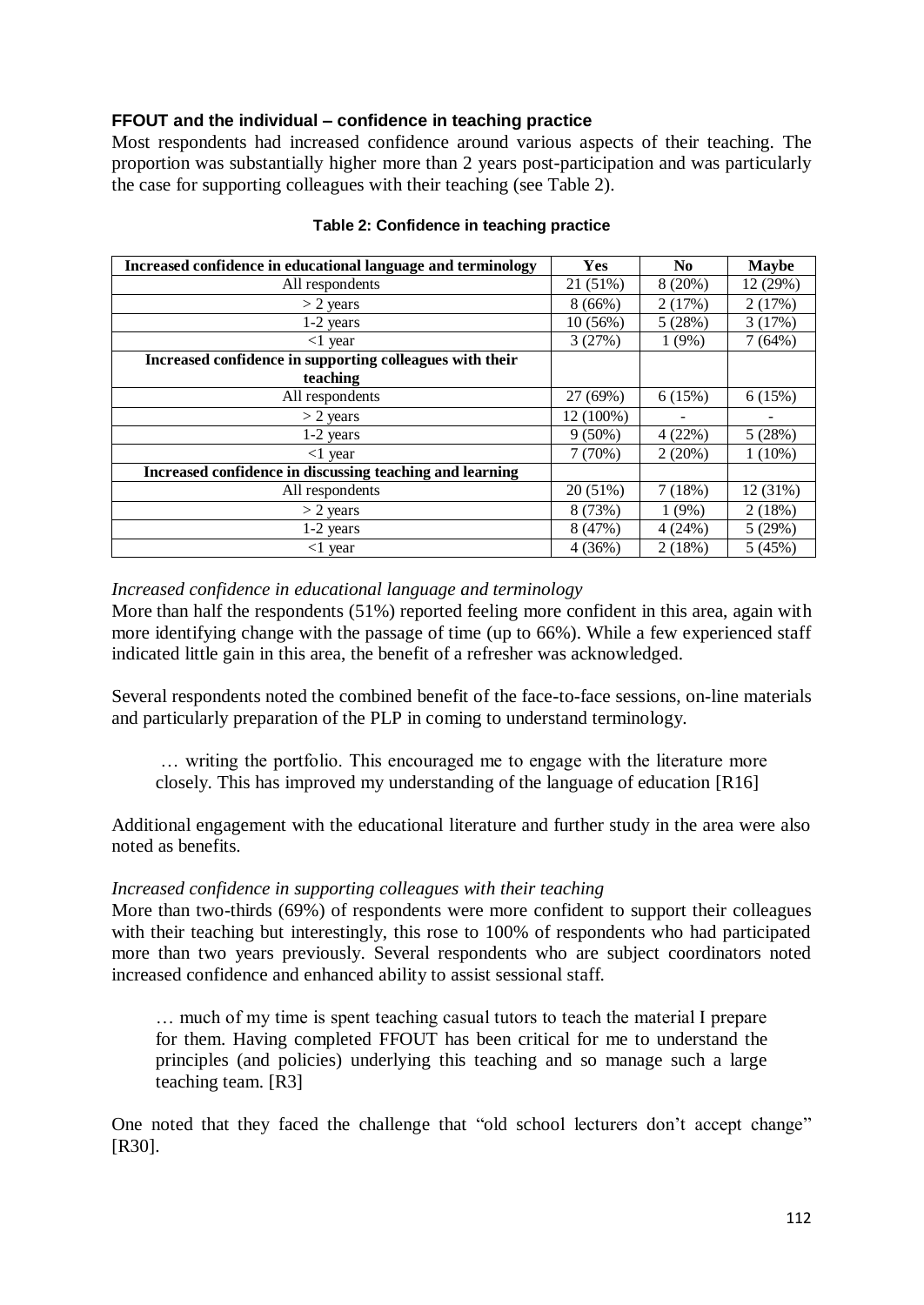#### *Increased confidence in discussing teaching and learning*

More than half (51%) of respondents reported they were more confidently engaging in collegial discussions around teaching with this rising to 73% two years post-participation.

#### **Discussion**

Chalmers and Gardiner (2015), in their paper published after our data collection, note the need to move beyond process evaluations to evaluate whether intended learning outcomes are achieved in UTPPs. This evaluation suggests that for our program, this is indeed the case. These results, whilst limited to the survey data, clearly indicate the perceived value of the program to respondents. Most respondents have a different and more positive attitude to teaching since program participation and teach differently as a result.

One particularly notable pattern in the data is that respondents from more than two years ago generally have a more positive perception of the program's impact and value. This is particularly evident in looking at changes to attitude and practice. Whereas overall 57% of respondents have a different attitude to teaching, 83% of those who had participated more than two years ago do so. Again, where overall 62% of respondents teach differently, 83% of those who participated more than two years ago teach differently. This pattern is exceptionally clear throughout all the survey responses.

We postulate this pattern may be due to a number of factors, some designed into the program.

#### *i. additional time to reflect upon learning*

Parsons (2012) and others have noted that longer program length positively affects learning quality and the potential for transfer to practice. Our participants have a minimum of two months program duration and an additional three months (frequently longer) to reflect on their learning and make sense of it in their own teaching contexts. By reviewing impact beyond actual program duration, we too observed that additional time for reflection was conducive to realizing changes to practice.

#### *ii. opportunity to complete and reflect upon their PLPs*

The PLP documents ongoing professional development relevant to teaching and provides, sometimes the first opportunity to develop and articulate the participant's philosophy of teaching. Schönwetter, Sokal, Friesen, and Taylor (2002) suggest that teaching philosophies provide rationale for teaching, guide teacher behaviours, promote personal and professional development and encourage the dissemination of effective teaching. An understanding of teaching and learning theories, of what constitutes teaching and learning excellence and being able to conceptualise how teaching and learning processes occur are all necessary to develop a teaching philosophy. We suggest that development of a teaching philosophy as part of the PLP is a necessary requirement for sustained impact to result from UTPPs. This, and the undertaking of regular teaching-related professional development helps to develop a pattern of ongoing reflective practice.

#### *iii. time, capacity and opportunity to transfer knowledge into practice*

The action learning in teaching project allows participants an opportunity to transfer knowledge into practice providing them with the confidence to continue exploring improvements to teaching practice beyond the program duration. This "on-the-job learning" (Parsons et al., 2012, p. 31) provides a greater opportunity for learning transfer to occur. The learning communities developed during the program often continue in an informal (and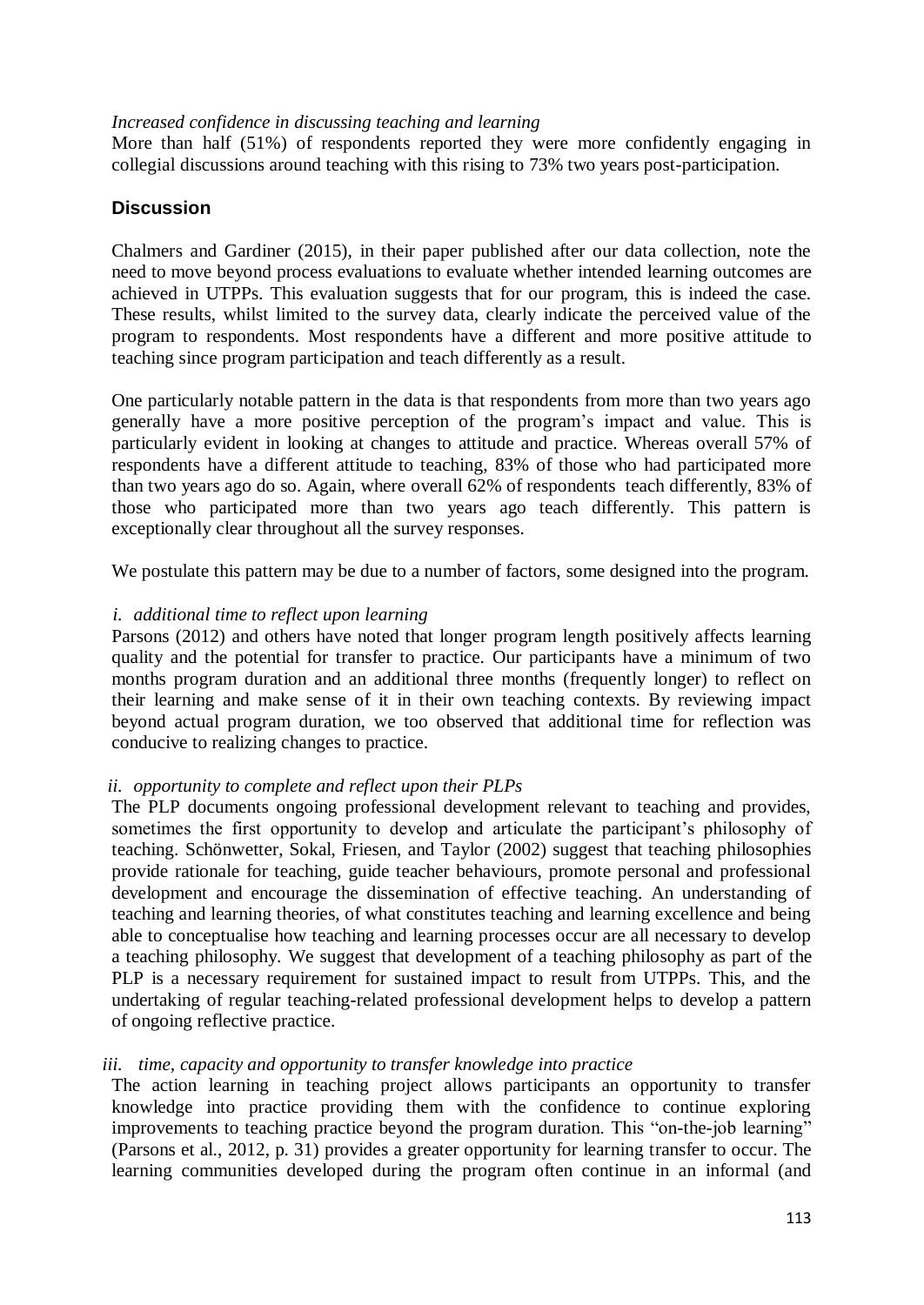occasionally formal) way developing the cross-disciplinary discourse around teaching. Participants' learning networks generally include colleagues within their work units and this dialogue, even where it occurs as informal conversations, results in transfer of learning across this network over time (Thomson, 2015; Van Waes, Van den Bossche, Moolenaar, Stes, & Van Petegem, 2015) thus reinforcing the learning from the UTPP and strengthening its broader impact.

The program provides, for many, new foundational knowledge informing their teaching. It clearly increases awareness about, and responsiveness to students, helping to maintain and enact the focus on student-centred learning. Participants are more confident in their teaching, with a number of experienced staff acknowledging the validation of their teaching practice, further improving their confidence. The language of teaching is also noted as becoming more familiar, both enabling and informing collegial discussions around teaching.

There is a wide range of changes to teaching practice informed by participation broadly including improved alignment within and between subjects, and between learning outcomes and assessment; increased student-centeredness, especially in relation to increasing interactivity and student engagement; and differences to assessment (including improved alignment and greater use of e-assessment). However, it is worth noting that changes to practice, especially where subject or course design is involved, can only be undertaken by staff in a position to affect such change. This means academic staff must have been at the university for a period long enough to have achieved this type of position. This may also coincide with a period of more than two years where we have seen the greatest recognition of the program's value to staff.

Whilst its value seems beyond question from this analysis, one recurrent challenge for respondents is that of the tension between research and teaching responsibilities and the disparate value the university appears to place on them. Acknowledgement in our results is given to the time necessary to developing teaching knowledge and skill but this is simply unachievable for many given the pressures on research productivity and other competing institutional priorities. Whilst analysis of the qualitative interviews is yet to be completed, this is supported by emerging data that although the program is time-consuming, it is well worth the effort to participate and complete.

We propose that our longer program duration compared to many UTPPs and the additional time in completion of the PLP contributes to the overall impact of the program on teaching quality. This is consistent with other studies of longer duration programs (Gibbs & Coffey, 2004; Postareff, Lindblom-Ylänne, & Nevgi, 2007) and contributes to the evidence gap as recommended by Parsons (2012) into UTPP impact.

We acknowledge the limitations of this research. It was undertaken as a one-off study thus providing a longitudinal snapshot of its direct impact, rather than providing data across several time points. Additionally, respondant numbers two years post-participation are small constraining inferences on their significance, although the majority of survey data trends toward the same conclusions. Future longitudinal evaluations will require a commitment of resources or research funding that is increasingly scarce in the current higher education environment. Additionally, due to staff turnover, expertise in evaluation may not always be readily available for similar future evaluations. The study is limited to one institution and no appropriate validated evaluation questionnaire was available to use, meaning the instrument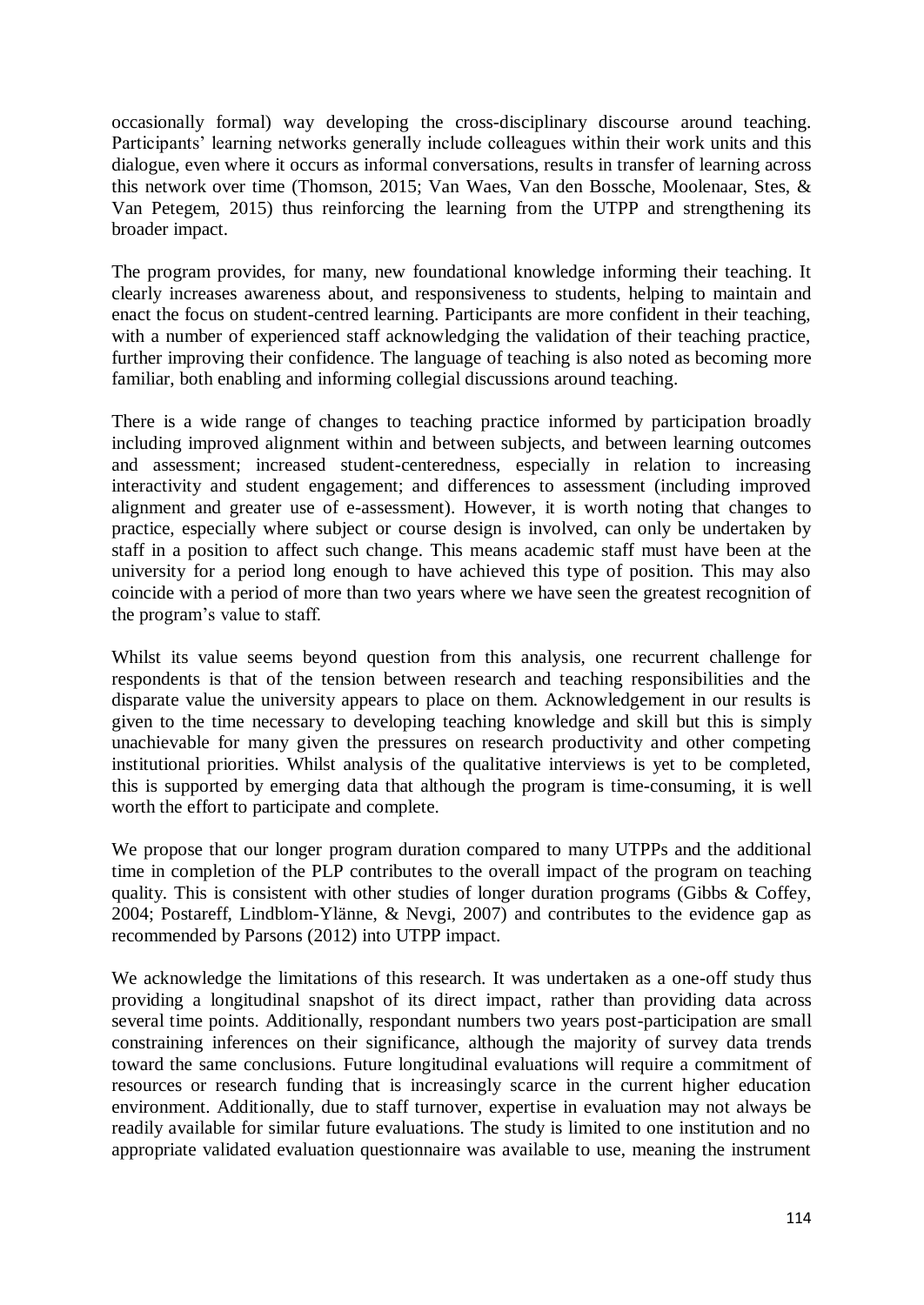used still requires validation in order to broaden the significance of the quantitative aspects of the study.

While the research has demonstrated that the program is of benefit to participants, we have not in this research started to explore the questions raised by Amundsen and Wilson (2012) and Chalmers & Gardiner (2015). They (as did Prebble et al., 2004) suggest that there is clear evidence of the benefit and that other questions need to be asked: what works for who and why? And what are the barriers to transfer of learning to practice?

#### **Conclusion**

The evaluation of this UTPP has clearly shown an impact on the knowledge, values and attitudes of respondents. There are discernible impacts on teaching practice, and although difficult to assess, some indications of positive impacts on student learning: this has significant optimistic implications for quality learning and teaching in higher education.

Longitudinal evaluation of program design and effects provides valuable data to both validate current practice and to incorporate into ongoing reflective learning, vital to support adaptability and change in Academic Developers' future practice. The data provides confirmation of our belief in the program's value. Its emphasis on reflective practices and development of knowledge and skills, combined with its longer duration and active engagement of participants in articulating their thinking about teaching appears to lay the foundation for ongoing development of good practice consistent with the aim of most UTPPs.

#### **References**

- Amundsen, C., & Wilson, M. (2012). Are we asking the right questions?: a conceptual review of the educational development literature in higher education. *Review of Educational Research*, *82*(1), 90-126.
- Bamber, V., & Anderson, S. (2011). Evaluating learning and teaching: institutional needs and individual practices. *International Journal for Academic Development, 17*(1), 5-18.
- Brown, A. L., & Campione, JC. (1990). Communities of learning and thinking, or a context by any other name. In D. Kuhn (Ed.), *Developmental perspectives in teaching and learning thinking skills: contributions to human development*. Basel: Kargel.
- Carnell, E. (2007). Conceptions of effective teaching in higher education: extending the boundaries. *Teaching in Higher Education, 12*(1), 25-40.
- Chalmers, D., & Gardiner, D. (2015). An evaluation framework for identifying the effectiveness and impact of academic teacher development programs. *Studies in Educational Evaluation, 46*, 81-91.
- Flinders University. (2010). *Flinders University Enterprise Agreement 2010-2013*. Retrieved from https://www. flinders.edu.au/hr-files/documents/FlindersUniversityEnterprise%20Agreement20102013.pdf
- Gaff, J. G. (1975). *Toward faculty renewal: Advances in faculty, instructional and organisational development*. San Francisco: Jossey-Bass.
- Gibbs, G., & Coffey, M. (2004). The impact of training of university teachers on their teaching skills, their approach to teaching and the approach to learning of their students. *Active Learning, 5(1),* 87-100.
- Gilbert, A., & Gibbs, G. (1999). A proposal for an international collaborative research programme to identify the impact of initial training on university teachers. *Research and Development in Higher Education, 21*, 131-143.
- Hicks, M., Smigiel, H., Wilson, H., & Luzeckyj, A. (2010). *Final Report: Preparing Academics to Teach in Higher Education*. Retrieved from [https://www.flinders.edu.au/pathe/ALTC\\_report\\_final.pdf](https://www.flinders.edu.au/pathe/ALTC_report_final.pdf)
- Kreber, C., & Brook, P. (2001). Impact evaluation of educational development programmes. *International Journal of Academic Development, 6*(2), 96-102.
- Luzeckyj, A., & Badger, L. (2008). *Literature review for Preparing Academics to Teach in Higher Education (PATHE)* Research report. Flinders University, University of South Australia & Bond University, funded by ALTC. Adelaide. Retrieved from [http://www.flinders.edu.au/teach/pathe/PATHE\\_Project\\_LitReview.pdf](http://www.flinders.edu.au/teach/pathe/PATHE_Project_LitReview.pdf)
- McLoughlin, C., & Samuels, C. (2002). *Great expectations: can the quality of teaching and learning be improved through academic development programs?* Paper presented at the Quality conversations: Higher Education Research and Development Society of Australasia (HERDSA), Perth WA.